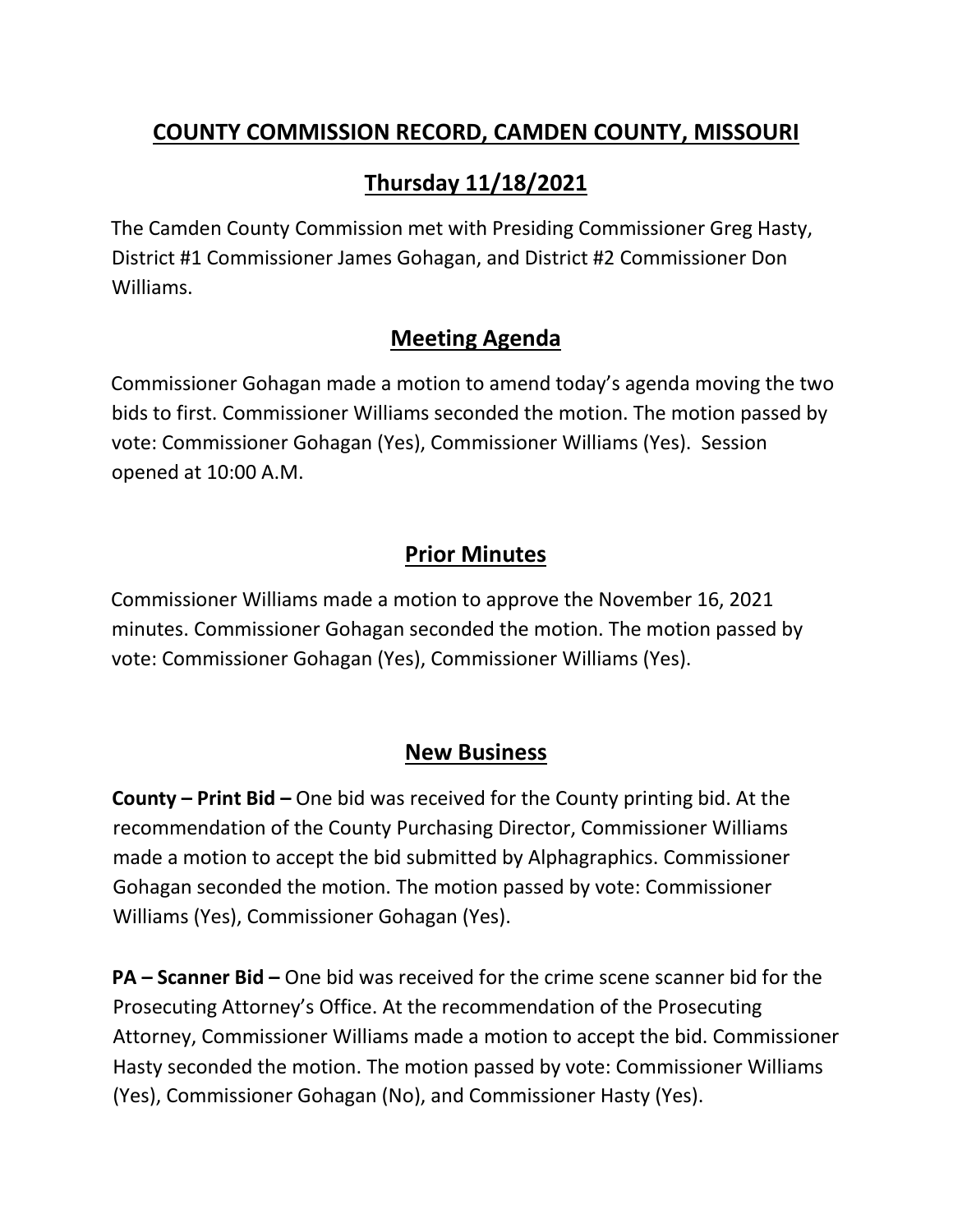**P&Z Hearing -** Planning and Zoning Administrator Kim Willey states the rules and procedures for today's preceding. Commissioner Gohagan then made a motion to approve the planning and zoning minutes. Commissioner Williams seconded the motion. The motion passed by vote: Commissioner Williams (Yes), Commissioner Gohagan (Yes).

#### **PZ21-0141 – Babcock – Oak Point Dr/Simon Point Rezone R-1 to A-R –**

Commissioner Hasty asked if the applicant is present. Applicant is present and is Thomas Babcock. The property is located at the intersection of Simons Point and Oak Point Drive in Gravois Mills, MO. The parcel is @ 5.4 acres and the request is to be rezoned R-1 from A-R for agricultural structures. Commissioner Hasty asked if anyone in opposition is present. There was no one present who opposed the rezone as presented. The P&Z Board had voted 6 of 7 yes for rezoning. Commissioner Williams then made a motion to approve the rezone. Commissioner Gohagan seconded the motion. The motion passed by vote: Commissioner Williams (Yes), Commissioner Gohagan (Yes).

#### **PZ21-0169 – Widmer – 74 Bowring Camdenton - Rezone R-1 to B-2 –**

Commissioner Hasty asked if the applicant is present. Applicant is present and is Richard Widmer. The property is located at 74 Bowring Drive, Camdenton, MO. The parcel is @ 1.45 acres and the request is to be rezoned from R-1 to B-2 for the expansion of an existing self-storage facility. Commissioner Hasty asked if anyone in opposition is present. There was no one present who opposed the rezone. The P&Z Board had voted 7 of 7 yes for rezoning. Commissioner Williams made a motion to approve the rezone. Commissioner Gohagan seconded the motion. The motion passed by vote: Commissioner Williams (Yes), Commissioner Gohagan (Yes).

**Adjourn:** With no further official business on the agenda: Commissioner Williams made a motion to adjourn to any unofficial business that may develop during the day. Commissioner Gohagan seconded the motion. The motion passed by vote: Commissioner Gohagan (Yes), and Commissioner Williams (Yes). Session closed at 10:22 A.M.